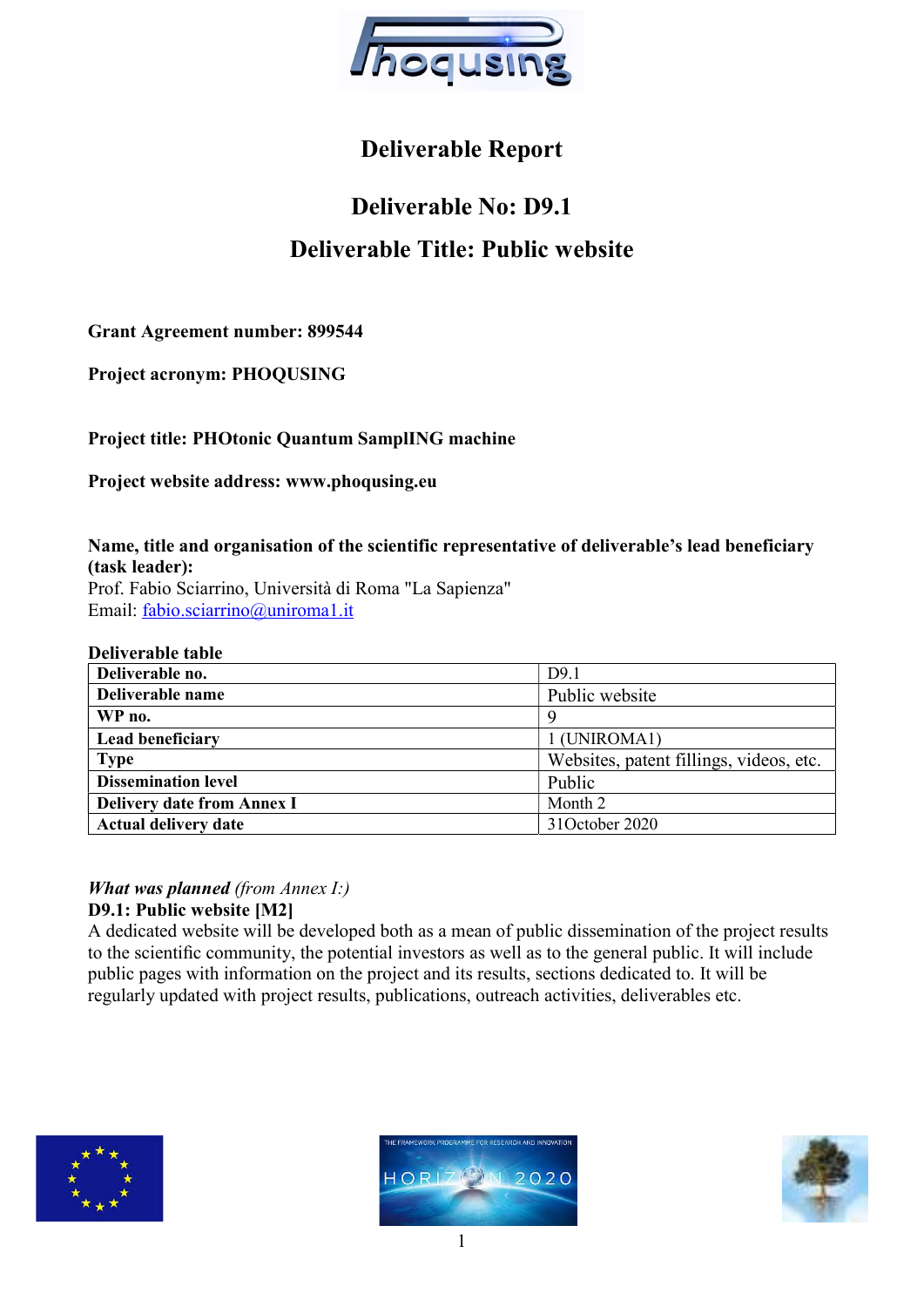

### What has been done

The PHOQUSING project logo and website have been developed. The logo is intended to be the key of the visual identity of the project and will be used on the website, in all publicity material, presentations, letter heads, etc.

# LOGO DEVELOPMENT

The logo was meant to be reminiscent of single photons propagating in integrated waveguide circuits (see Figure 1), which is at the core of PHOQUSING.



Figure 1. Pictorial scheme of an integrated photonic circuit.

The logo was designed to be graphically appealing and following the idea that the logo should represent continuity between the project acronym and the platform at the core of the PHOQUSING project. Various logos were designed and circulated for comments (Figure 2).



Figure 2. Logo proposals

Logo no. 1 was selected, to obtain the final PHOQUSING logo (Figure 3):



Figure 3. PHOQUSING logo





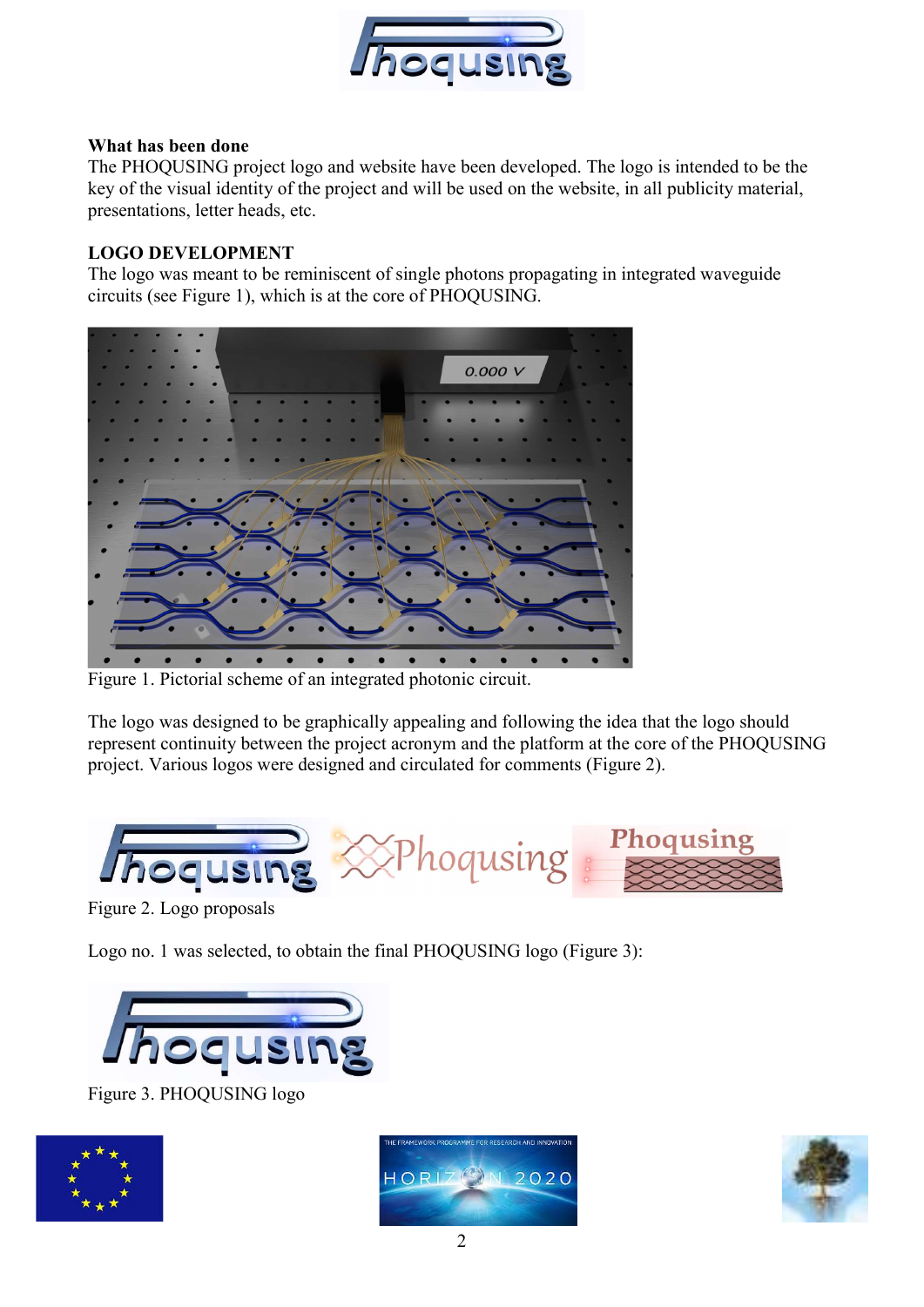

# **WEBSITE**

PHOQUSING website is the project's key communication tool. The website is intended to be a mean of public dissemination of the project results and an effective way to share information among the project partners. It will be regularly updated by the PHOQUSING project manager.

### Domain

We have registered a ".eu" domain name: www.phoqusing.eu

#### Website development

To develop the website, we have analyzed the needs of the consortium and similar websites. The website was developed according to partners' suggestions and according to the most recent standards, and it is accessible on mobile devices.

The website includes public pages devoted to project information and results, dissemination material and publications (see site tree).

### SITE TREE



# Figure 4. The site tree





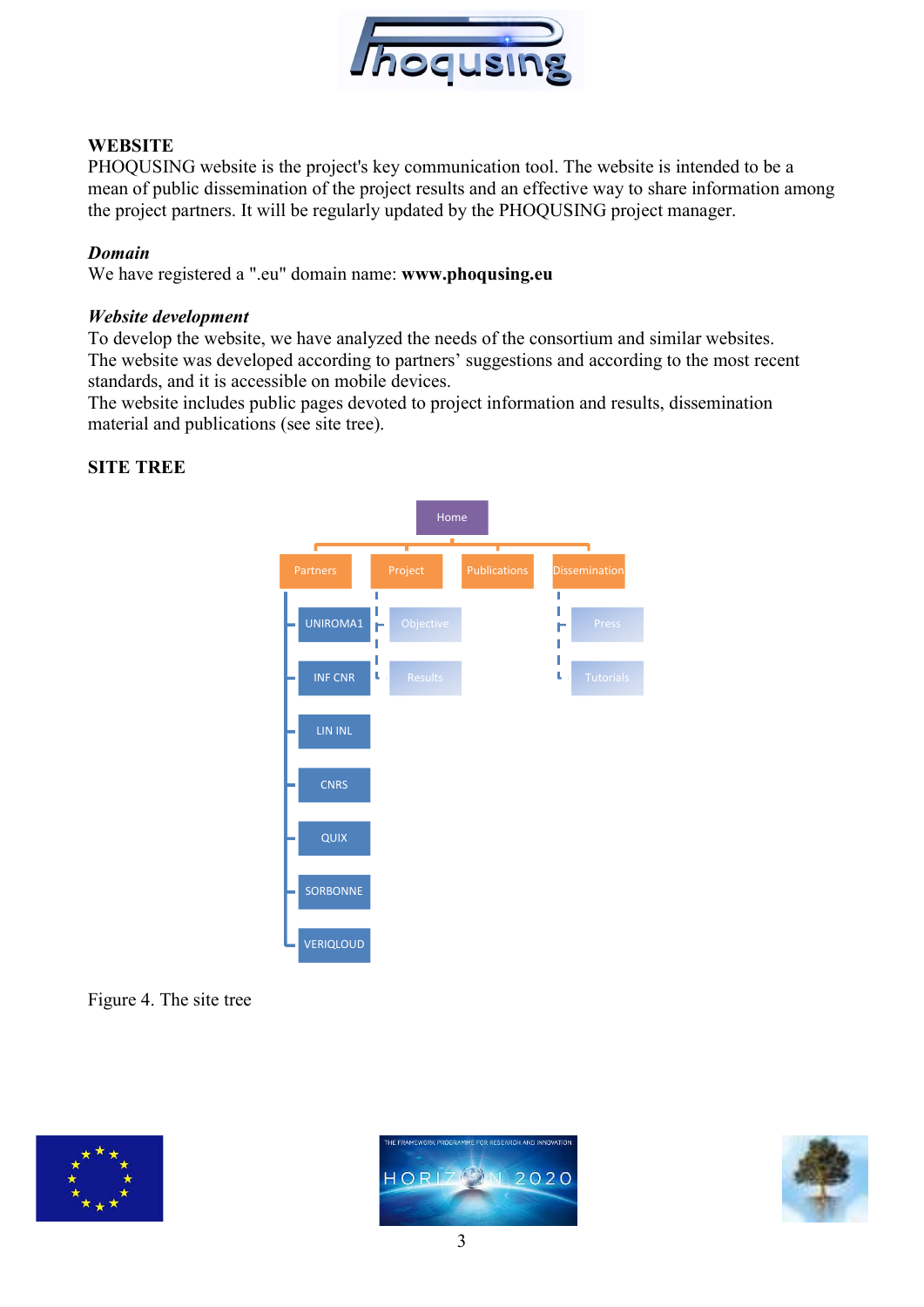

# Homepage

Includes news of interest to the project community and acknowledgement of funding. It clearly acknowledges the EU as a source of funding, in particular the FET-OPEN programme. The EU flag, the Horizon 2020 logo and the FET-open logo have been posted.

In the homepage EU funds have been acknowledged also using the standard form: Funding Programme: H2020-FETOPEN Funding: 3,305,955.00 € Duration: 1 Sept 2020– 31 Aug 2024



Figure 5.Website homepage





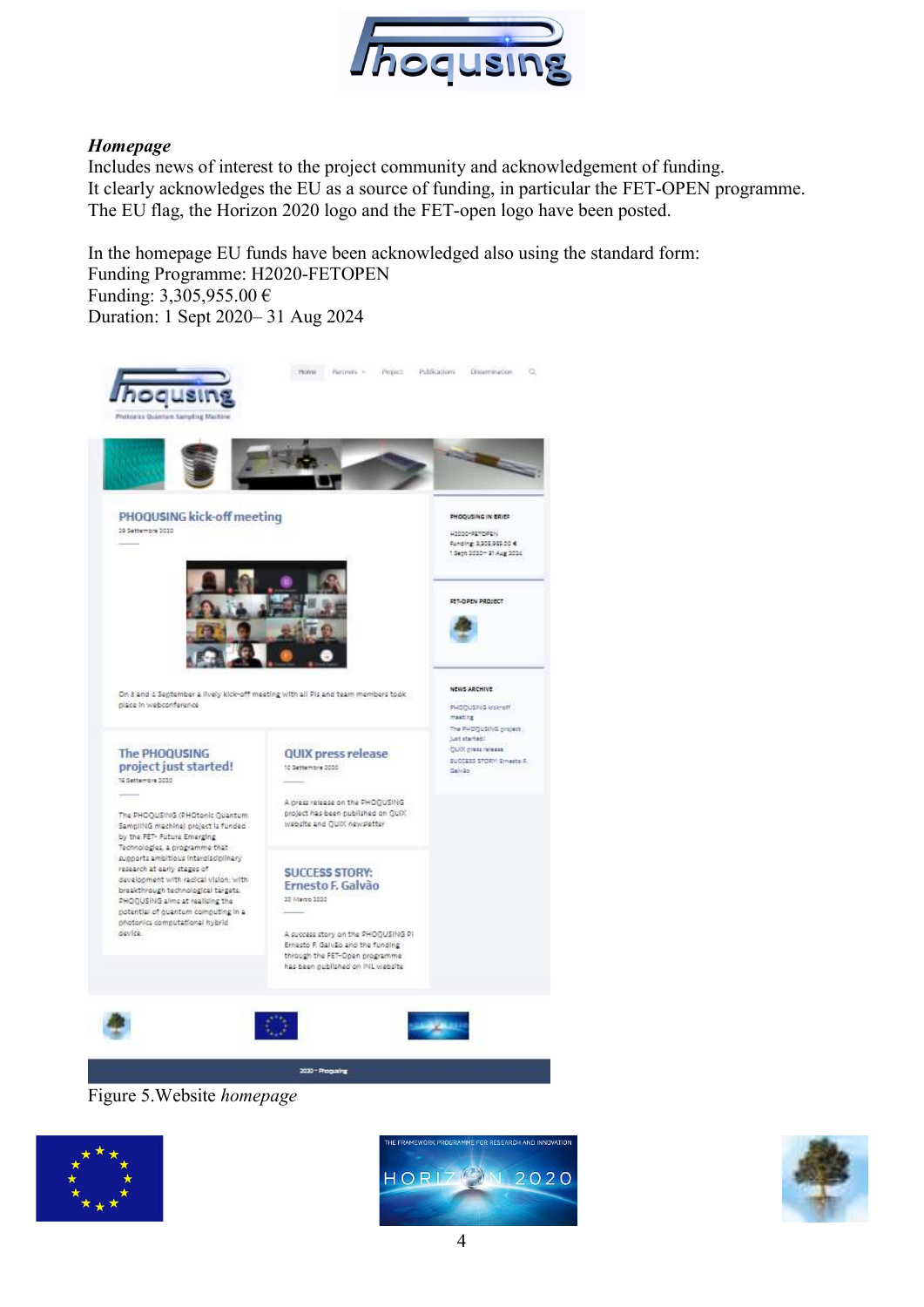

# Project section

This section will briefly summarize the project and will contain two subpages Objectives and Results. Deliverables intended as public will be published in this section as far as approved by the EC.







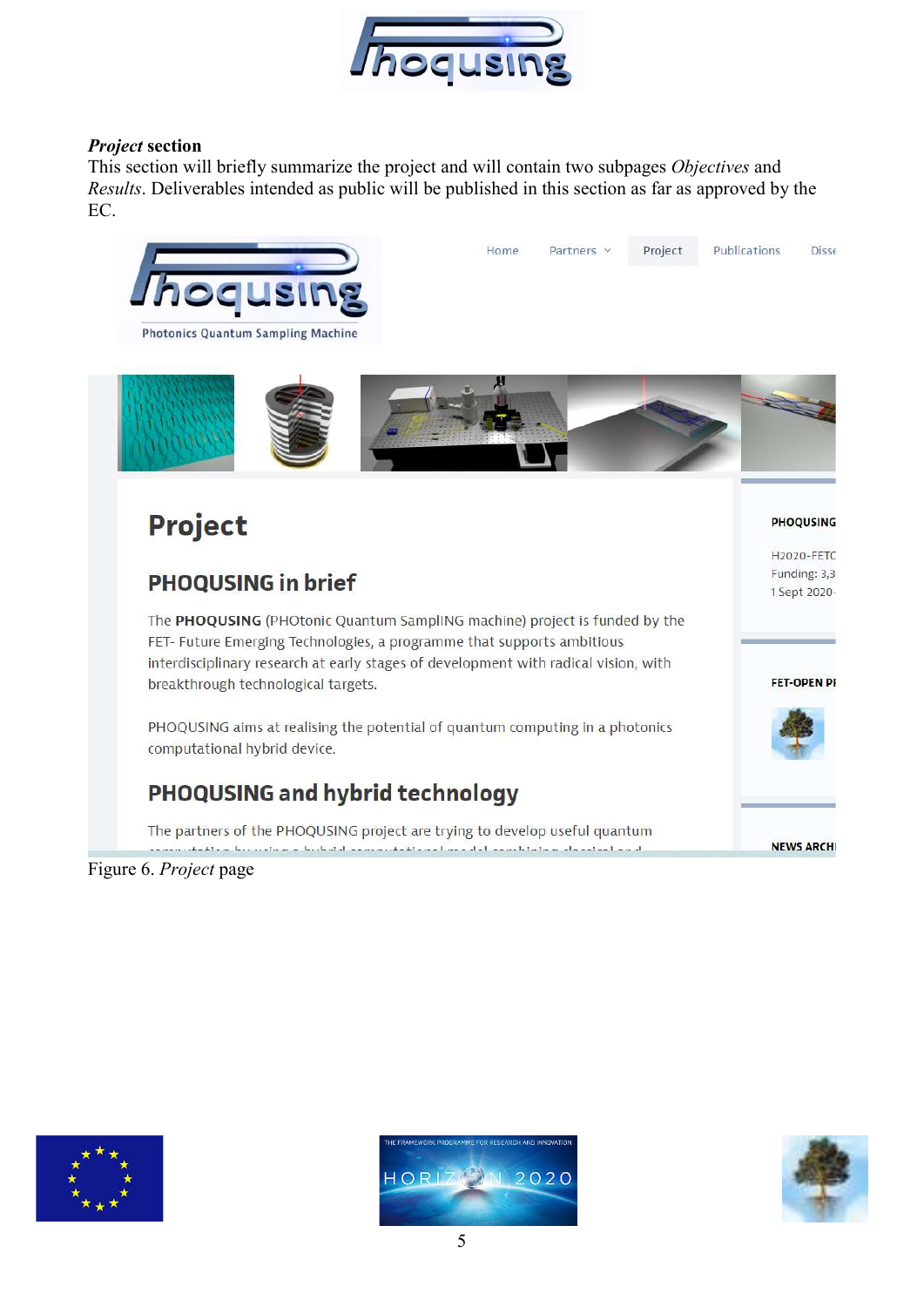

#### Partners

a page for each beneficiary has been created, which includes a brief CV of the PI, link to the team webpage and names and pictures of all team members involved in PHOQUSING.



#### Sapienza Università di Roma

Principal Investigator: Fabio Sciarrino (Coordinator of Phoqusing) Full Professor at the Physics Department of the University of Rome La Sapienza and Senior Research Fellow at the International School for Advanced Studies Sapienza, SSAS. He is Principal Investigator of the Quantum Information Lab, Department of Physics, Sapienza University of Rome . His main expertise is experimental quantum optics,



computation and quantum information, and foundations of quantum mechanics. In recent years his research activity has focused on the implementation quantum information protocols via integrated photonic circuits, with particular interest for Boson Sampling, a non-universal computational model with promising characteristics to achieve the quantum supremacy regime.

#### Team members involved in PHOQUSING





Nicolè Gonzalo Spagnolo, Carvacho

Iris Agresti, Post- Francesco Hoch, PhD student



**MONRIFN** 

#### H2020-FETOPEN Funding: 3.305.955.00 € 1 Sept 2020-31 Aug 2024

**PHOOLISING IN BRIEF** 

FET-OPEN PROJECT



#### NEWS ARCHIVE

**PHOQUSING IN BRIEF** H2020-FETOPEN Funding: 3,305,955.00 €

1 Sept 2020- 31 Aug 2024

FET-OPEN PROJECT

NEWS ARCHIVE

Gallytin

PHOQUSING kick-off meeting The PHOOLISING project just started! OUIX press release SUCCESS STORY: Emesto F.

PHOOLISING kick-off meeting The PHOQUSING project just started! OUIX press release SUCCESS STORY: Ernesto E Galvão



#### Principal Investigator: Roberto Osellame

Roberto Osellame is a Director of Research at the Institute for Photonics and Nanotechnologies (IFN) of the Italian National<br>Research Council (CNR) and a Contract Professor of the Politecnico di Milano, teaching Quantum Optics and Information. He is the Group Leader of FAST Group at IFN-CNR. His research interests focus on microfabrication of integrated photonic devices for diverse applications such as quantum technologies, lab-on-a-chip,

 $doc$ 



and optical communications. In particular, he develops integrated photonic circuits, directly written by femtosecond laser pulses for on-chip quantum information processing. He is co-author of more than 200 publications on major international journals and holds 10 patents in the field of optics and photonics. He is a Fellow of the Optical Society of America.

#### Team members involved in PHOQUSING





Andrea Crespi. Associate Researcher

Giacomo Corrielli Francesco Ceccarelli, Staff Staff Researcher Researcher

## Figure 7. Examples of Partner pages